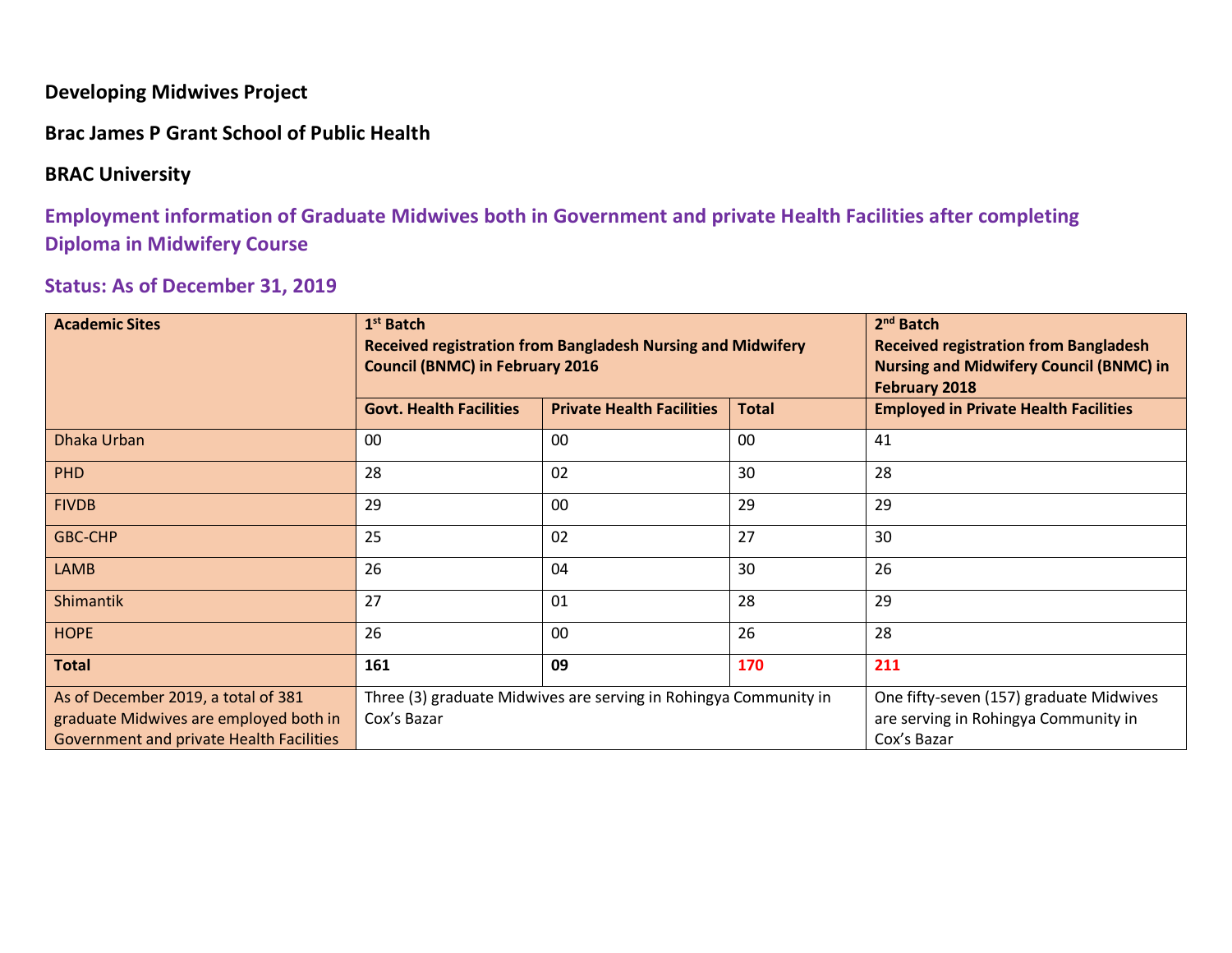# **Employment information of Graduate Midwives both in Government and private Health Facilities after completing Diploma in Midwifery Course**

## **Status: As of December 31, 2020**

| <b>Academic Sites</b>                                                                                                                     | $1st$ Batch<br><b>Received registration from Bangladesh</b><br><b>Nursing and Midwifery Council (BNMC) in</b><br>February 2016 |                                            |              | 2 <sup>nd</sup> Batch<br><b>Received registration</b><br>from Bangladesh Nursing<br>and Midwifery Council<br>(BNMC) in February 2018 | 3rd Batch<br><b>Received registration from</b><br><b>Bangladesh Nursing and</b><br><b>Midwifery Council (BNMC)</b><br>in February 2020 | 4 <sup>th</sup> Batch<br><b>Received registration from</b><br><b>Bangladesh Nursing and</b><br><b>Midwifery Council (BNMC)</b><br>in February 2020               |  |
|-------------------------------------------------------------------------------------------------------------------------------------------|--------------------------------------------------------------------------------------------------------------------------------|--------------------------------------------|--------------|--------------------------------------------------------------------------------------------------------------------------------------|----------------------------------------------------------------------------------------------------------------------------------------|------------------------------------------------------------------------------------------------------------------------------------------------------------------|--|
|                                                                                                                                           | <b>Govt. Health</b><br><b>Facilities</b>                                                                                       | <b>Private Health</b><br><b>Facilities</b> | <b>Total</b> | <b>Employed in Private</b><br><b>Health Facilities</b>                                                                               | <b>Employed in Private</b><br><b>Health Facilities</b>                                                                                 | <b>Employed in Private Health</b><br><b>Facilities</b>                                                                                                           |  |
| Dhaka Urban                                                                                                                               | 00                                                                                                                             | 00                                         | 00           | 33                                                                                                                                   | 32                                                                                                                                     | 00                                                                                                                                                               |  |
| PHD                                                                                                                                       | 02<br>28<br>30                                                                                                                 |                                            |              | 27                                                                                                                                   | 22                                                                                                                                     | 00                                                                                                                                                               |  |
| <b>FIVDB</b>                                                                                                                              | 29                                                                                                                             | 00                                         | 29           | 22                                                                                                                                   | 19                                                                                                                                     | 00                                                                                                                                                               |  |
| <b>GBC-CHP</b>                                                                                                                            | 25                                                                                                                             | 02                                         | 27           | 30                                                                                                                                   | 19                                                                                                                                     | 00                                                                                                                                                               |  |
| <b>LAMB</b>                                                                                                                               | 26                                                                                                                             | 04                                         | 30           | 24                                                                                                                                   | 00                                                                                                                                     | 07                                                                                                                                                               |  |
| Shimantik                                                                                                                                 | 27                                                                                                                             | 01                                         | 28           | 26                                                                                                                                   | 27                                                                                                                                     | 00                                                                                                                                                               |  |
| <b>HOPE</b>                                                                                                                               | 26                                                                                                                             | 01                                         | 27           | 28                                                                                                                                   | 18                                                                                                                                     | 00                                                                                                                                                               |  |
| <b>Total</b>                                                                                                                              | 161                                                                                                                            | 10                                         | 171          | 190                                                                                                                                  | 137                                                                                                                                    | 07                                                                                                                                                               |  |
| As of December 2020, a<br>total of 505 graduate<br>Midwives are employed<br>both in Government<br>and private Health<br><b>Facilities</b> | Three (3) graduate Midwives are serving in<br>Rohingya Community in Cox's Bazar                                                |                                            |              | One fifty-seven (159)<br>graduate Midwives are<br>serving in Rohingya<br>Community in Cox's Bazar                                    | Sixty-four (68) graduate<br>Midwives are serving in<br>Rohingya Community in<br>Cox's Bazar                                            | Twenty-one (23) graduate<br>Midwives of 4 <sup>th</sup> batch is<br>engaged in six months<br>internship under the<br><b>Developing Midwives</b><br>Project (DMP) |  |